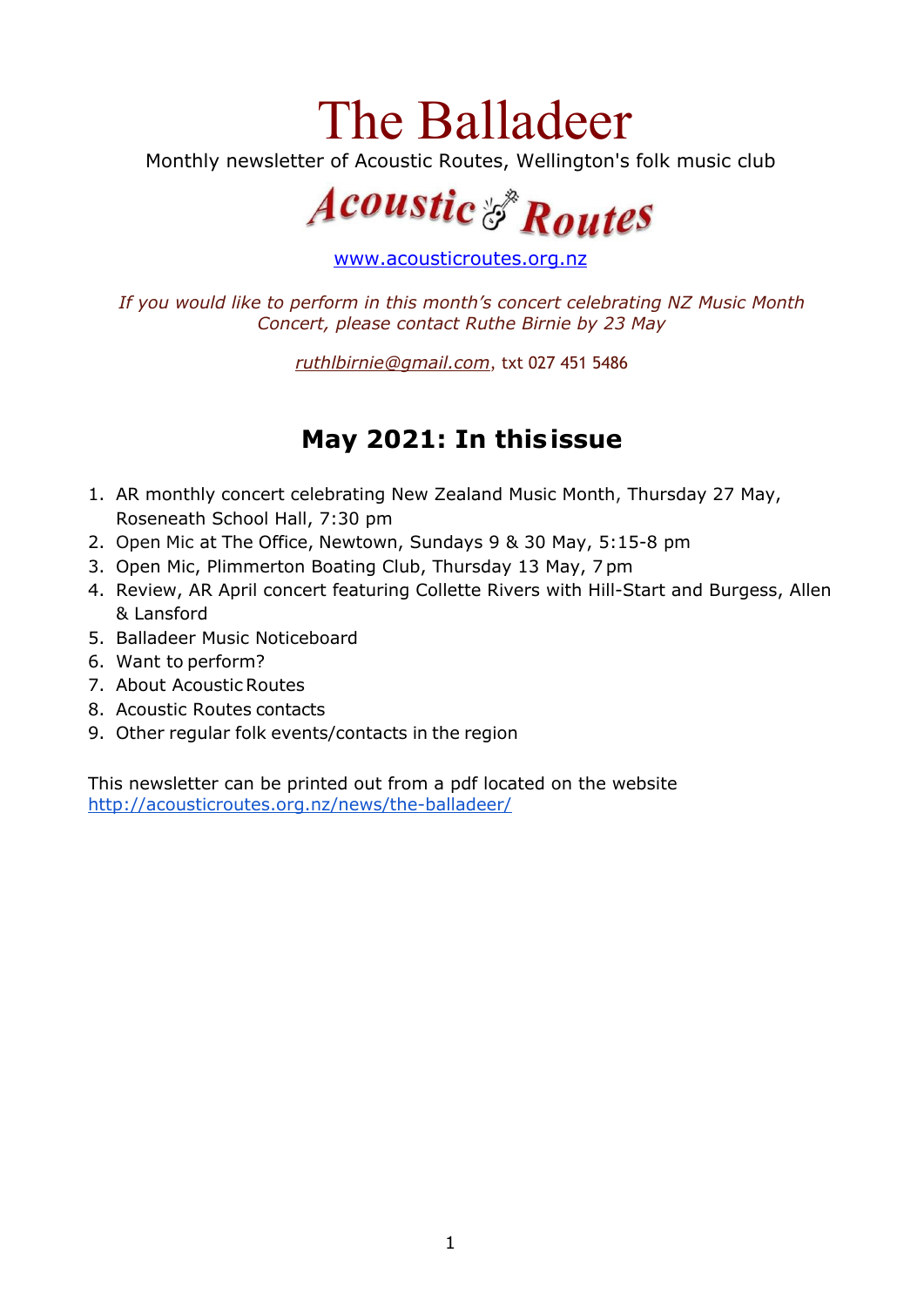## **1. AR monthly concert celebrating New Zealand Music Month, Thursday 27 May, Roseneath School Hall, 7:30 pm**



May is New Zealand music month so we are inviting performers to join us for a Kiwi concert. Songs can be traditional or contemporary, originals or covers, so long as they have a New Zealand theme or connection.

**If you would like to perform**, please register your interest with Ruth Birnie by Sunday 23 May and let her know what your two items will be.

[ruthlbirnie@gmail.com](mailto:ruthlbirnie@gmail.com), txt 027 451 5486

Come along and celebrate with us.

**Entry:** \$5 for AR Members and all performers. Others, \$10. Cash only (no eftpos facilities).

## **2. Newtown Open Mic upstairs at The Office, Sundays 9 & 30 May, 5:15-8pm**



Open mic hosted by Newtown Acoustic Sound. It's the friendly little performance space, upstairs at The Office Bar in Riddiford Street. Bring two songs to sing, or a poem or two, some tunes or a story. In keeping with our name, we've gone totally acoustic, so we don't run a sound system.

Newtown Acoustic Sound has been going since 2015. It aims to support musicians of all levels to play to a listening audience. We love original songwriters and give them an opportunity to craft their songs. We enjoy covers too and singing along.

A BIG THANK YOU TO THE OFFICE BAR FOR THEIR CONTINUING

**SUPPORT** 

Contact: kevin.ikin@supermail.co.nz, or [newtownacousticsound@gmail.com](mailto:newtownacousticsound@gmail.com)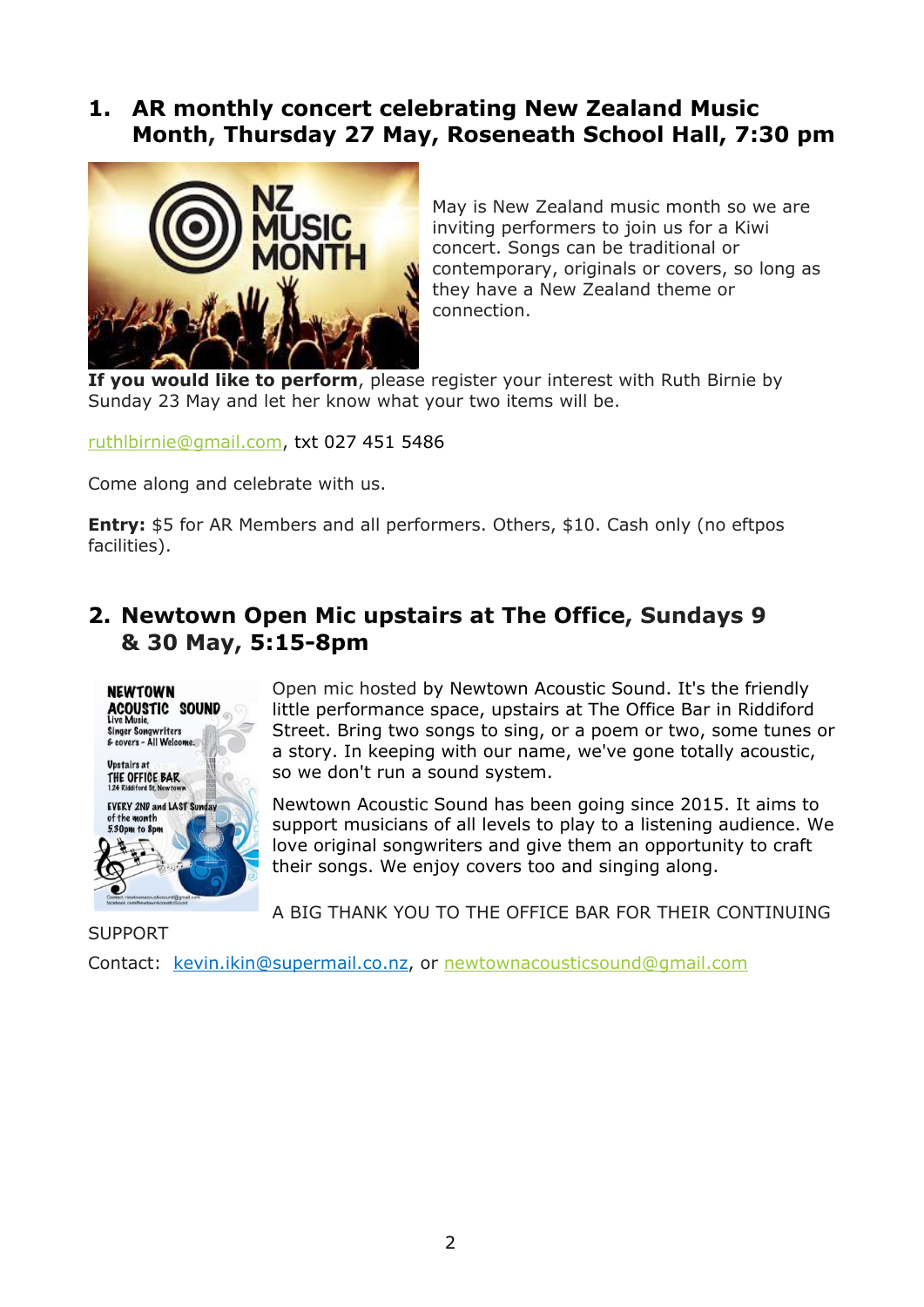## **3. Open Mic, Plimmerton Boating Club, 10 Moana Road, Plimmerton, Thursday 13 May, 7pm**

A highly popular monthly event in a lovely venue a sound system.



Contact: Roy on 021 433-878.

## **4. Review, AR April concert featuring Collette Rivers with Hill-Start and Burgess, Allen & Lansford**

This was a very satisfying concert with a variety of acts: a duo, a trio and a solo performer, covering a lot of musical ground.

To open the evening, we had **Hill-Start.** Jo Moir (Hobnail) on vocals and fiddle and Simon Harding (Obediah) on vocals, guitar and mandola, are regulars at the Plimmerton open mic, so it was good to hear them featured in a concert setting. They opened with Neil Young's "Powder Finger" and their set included songs from Shane Nicholson and Glen Hansard and a delightful fishing song dedicated to Jo's Dad. They explained their band name this way: "we are usually ok when we get going".

Next up, came **Burgess, Allen & Lansford,** who are three-quarters of the group 'Out of the Blue'. This classy combo featured Gill Allen on guitar, Simon Burgess on mandolin and guitars and Christine Lansford on warm and wonderful upright bass. A fine blend of vocals too, heard to good effect on songs that ranged from swing to ballads and alt country. They ended on a nostalgic note with "Make Me An Angel" from the late, great, John Prine, with Simon on slide guitar.

**Colette Rivers**, one of the featured acts at last year's Wellyfest, took the stage after the break and treated us to a selection of her own songs, many off her new album, "Memory Lake". Colette is American-born but grew up in New-Zealand. Her songs are mostly personal, reflecting the things that have happened in her life. So, we heard songs about places, relationships, and experiences, delivered with a dynamic range stretching from gentle beginnings to passionate conclusions, with powerhouse chords and an emotion-charged voice. Colette accompanied most of her songs on guitar, but a couple on mandolin as well, providing an effective musical contrast. She finished her set with the title track off her album, inspired by Taupo, her hometown. Called back for an encore, she sang "Hurricane".

A great way to spend a cool autumn evening.

Kevin Ikin.

## **5. Balladeer music noticeboard**

Where you can advertise your music-related items—lessons, instruments, gigs, band members wanted, etc.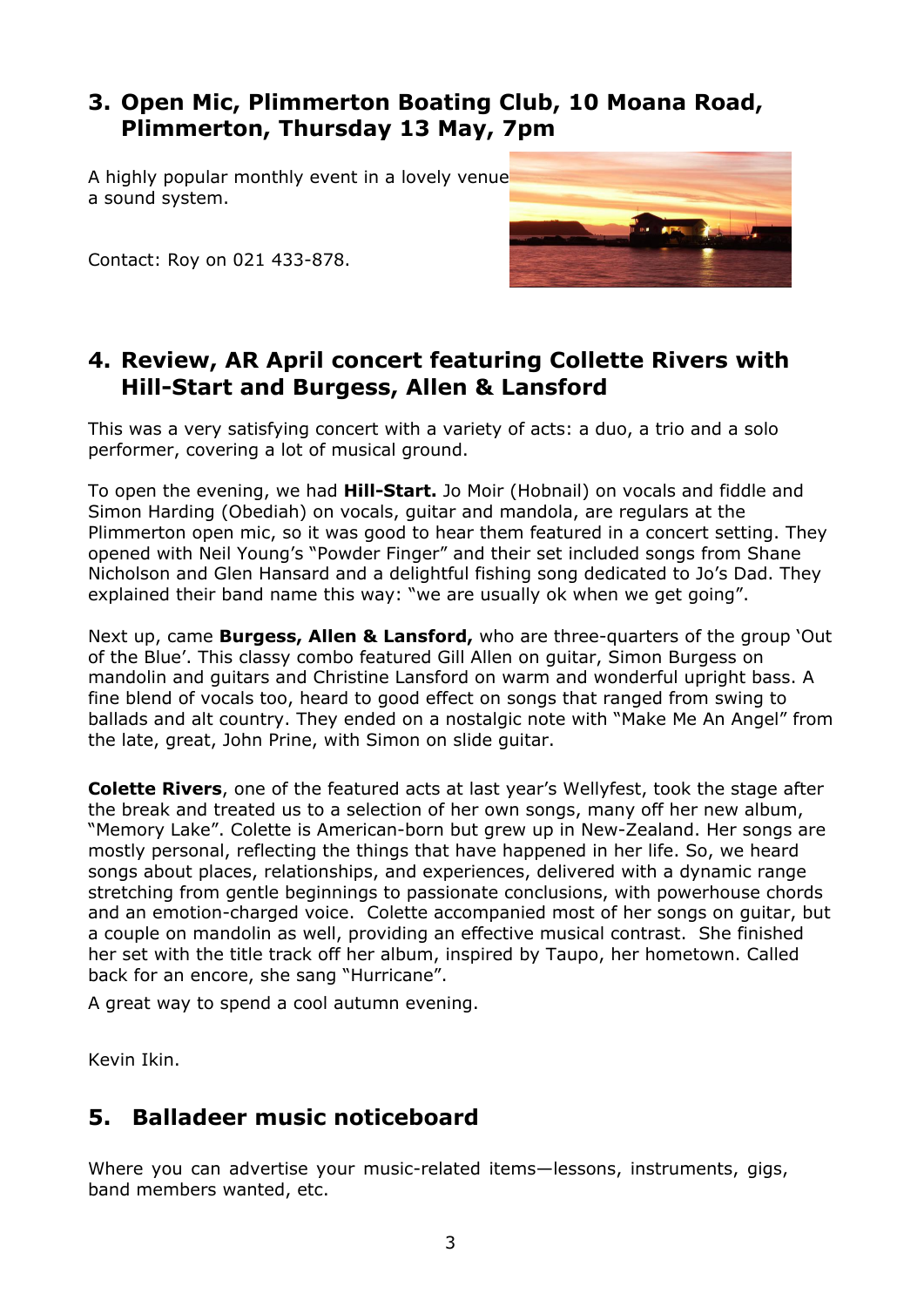#### **a) Up Close and Personal Plimmerton presents the Madillionaires, 21 Gordon Road Plimmerton, Saturday 29 May, 7:30pm**



The Madillionaires are Peter Madill, Jude Madill, and Joseph Coleman, three generations of the same family, plus Jenny Kilpatrick, original band member and kazoo soloist extraordinaire.

In addition to all being vocalists, they play guitars, fiddle, accordion, banjo, octave mandolin, bass and attitude. Expect dynamic

and diverse musical styles with strong vocal harmonies. From originals to trad, they will entertain you with songs of heroism and hardship, murder and survival, loves lost and won.

Arrive from 6:30pm to mix and mingle. Tickets are \$15:00. BYO drinks and a small plate to share for supper. Please phone or text Anne on 0274599376 to book your seat.

#### **b) Music and Dance Resources from Joan Prior's Collection**

Marie Russell has kindly passed on a box of assorted music and dance resources that are not being kept by the National Archives.

- A set of 10 country dance cassettes.
- Assorted 45 rpm records, mostly English dance tunes but a handful of old NZ treasures.
- A dozen LPs of English dance music with instructions manuals.
- Assorted books of dance instruction and music from the English Folk Dance and Song Society.
- Two English trad song books.

Please contact Philippa if you are interested [balladeer@acousticroutes.org.nz](mailto:balladeer@acousticroutes.org.nz)

## **6. Want to perform?**

The AR Committee would like to hear from you if you are interested in performing at our events, including support acts for our monthly concerts. Contact us at [performers@acousticroutes.org.nz.](mailto:performers@acousticroutes.org.nz)



## **7. About AcousticRoutes**

Acoustic Routes (Wellington Folk Centre Incorporated) is a club for people who enjoy playing and listening to folk and acoustic styles of music.

The fourth Thursday of the month generally features a concert, usually with a visiting artist and support acts from amongst our membership. Check the website or the Balladeer for updates about the venue.

Members get priority access to performance opportunities and can have input into the club's activities. To join, email [treasurer@acousticroutes.org.nz](mailto:treasurer@acousticroutes.org.nz).

Acoustic Routes publishes this newsletter (The Balladeer) at the start of every month, and also an acoustic gig guide for the Wellington region (Acoustic Routes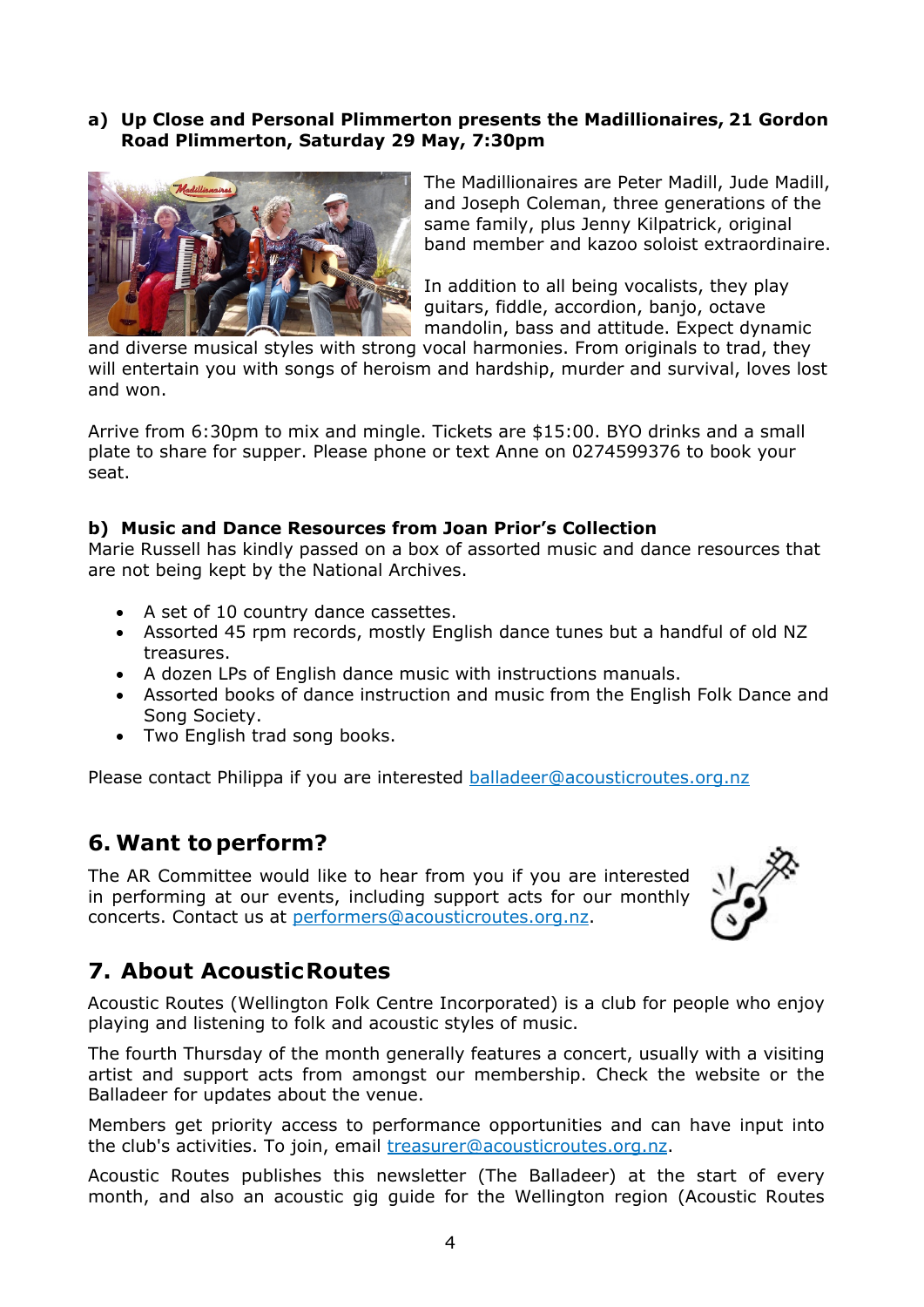update). You can [subscribe](http://eepurl.com/mP90b) online, or contact [publicity@acousticroutes.org.nz.](mailto:publicity@acousticroutes.org.nz)

## **8. Acoustic Routes contacts**

**President:** Ruth Birnie [president@acousticroutes.org](mailto:president@acousticroutes.org) <mailto:ruthlbirnie@gmail.com> **Correspondence**: Kevin Ikin [secretary@acousticroutes.org.nz](mailto:secretary@acousticroutes.org.nz) **Treasurer/Membership**: Karen Munro [treasurer@acousticroutes.org.nz](mailto:treasurer@acousticroutes.org.nz) <[karenguitarist@hotmail.com>](mailto:karenguitarist@hotmail.com) **Balladeer**: editor Philippa Boy, producer, Stephen Riddell

[balladeer@acousticroutes.org.nz](mailto:balladeer@acousticroutes.org.nz)

**Acoustic Routes update email**: Kevin Ikin [secretary@acousticroutes.org.nz](mailto:secretary@acousticroutes.org.nz) **Performance opportunities:** [performers@acousticroutes.org.nz](mailto:performers@acousticroutes.org.nz) <mailto:ruthlbirnie@gmail.com>

**Postal address**: PO Box 27-191 Marion Square, Wellington, New Zealand. **Website**: [www.acousticroutes.org.nz](http://www.acousticroutes.org.nz/)

## **9. Other regular folk events/contacts in the region**

*Acoustic Routes Wairarapa Music Club*

When: Usually 2nd Sunday of the month, 5pm (check with Janette)

Where: 75 North Street Greytown

Cost: varies - koha for the guest

Contact: Janette Wallace-Gedge, txt 02102361951

*Ceol Alba Scottish Music Club*

When: 4th Friday of the month, 7.30 - 9.30pm. A club forplayingand/or listening to (mostly) traditional Scottish music. Sheet music supplied or downloadable

Where: Lower Hutt.

Cost: \$5 per night

Contact: Lynne Scott, 04 565 0164 [lynne@scott.gen.nz](mailto:lynne@scott.gen.nz)

*Levin Folk Music Club*

When: 2nd Friday of month, 7.30 pm, blackboard concert plus guest artist. Entry: Members \$5, Non-Members \$10, Children \$3 (includes supper) Club Night: 4th Friday of month, 7.30 pm \$2 Koha.

Where: Horowhenua Scottish Society Hall, cnr Bartholomew Rd and MiddlesexSt.

Bookings: Bookings: Dale Webb [dalewebb143@gmail.com](mailto:dalewebb143@gmail.com) Website: [www.levin-folk-music-club.org.nz](http://www.levin-folk-music-club.org.nz/)

*Mainly Acoustic Music Club*

- When: (Mostly) every 2nd Tuesday of the month, 7.30pm
- Where: Mayfair Cafe, 116 Main Street, Upper Hutt
- Contact: Mary Khalil 021 02314505 [mary.khalil@xtra.co.nz](mailto:mary.khalil@xtra.co.nz)

Club committee email: [info@mainlyacoustic.co.nz](mailto:info@mainlyacoustic.co.nz)

Website: <http://mainlyacoustic.co.nz/coming-attractions/>

*Morris dancing*: Dave Barnes <http://www.morrisdancing.org.nz/>

*Pukerua Bay Folk Club*

When: 1st Thursday of the month, 8pm (no club night in January)

Where: 9 Donlin Rd, Pukerua Bay

Contact: Murray or Julie Kilpatrick, (04) 239 9951, musicianmurray@gmail.com